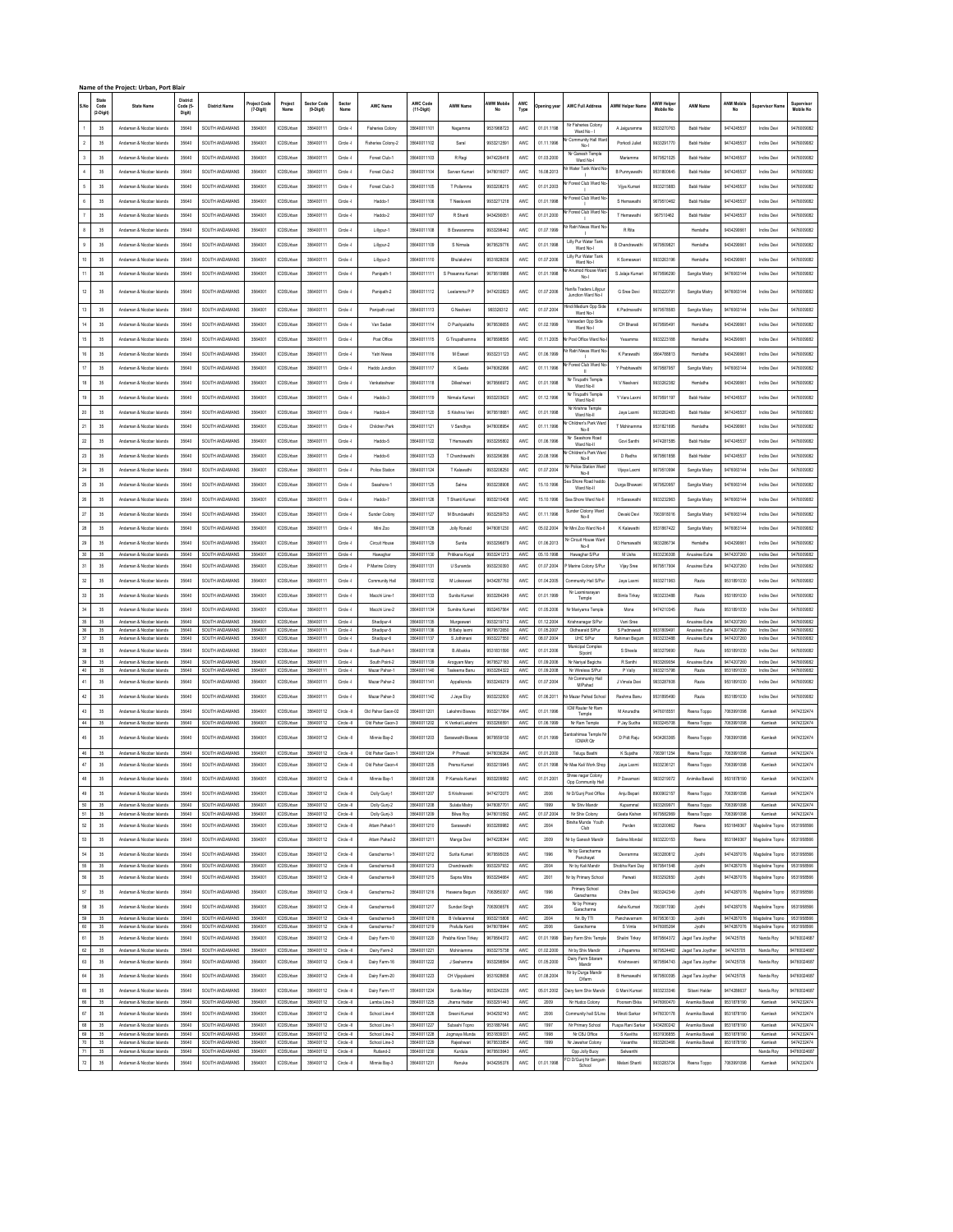|                | 35       | Andaman & Nicobar Islands                              | 35640          | SOUTH ANDAMANS                   | 3564001            | <b>ICDSUrban</b>                     | 356400113              | Circle -III                | Pongi Chauno-1                      | 35640011301                | T Bharathi                      | 8900927827               | AWC        | 1996                     | Nr Buddha Temple                         | Aryaveri                                 | 7063943125               | Asha Gain                              | 9476066999               | Kamlesh                            | 9474232474                 |
|----------------|----------|--------------------------------------------------------|----------------|----------------------------------|--------------------|--------------------------------------|------------------------|----------------------------|-------------------------------------|----------------------------|---------------------------------|--------------------------|------------|--------------------------|------------------------------------------|------------------------------------------|--------------------------|----------------------------------------|--------------------------|------------------------------------|----------------------------|
| $74$<br>$75\,$ | 35<br>35 | Andaman & Nicobar Islands<br>Andaman & Nicobar Islands | 35640<br>35640 | SOUTH ANDAMANS<br>SOUTH ANDAMANS | 3564001<br>3564001 | <b>ICDSUrban</b><br><b>ICDSUrbar</b> | 356400113<br>356400113 | Circle -III<br>Circle -III | Pongi Chaung-2<br>Pongi Chaung-3    | 35640011302<br>35640011303 | C H A Mangamma<br>Zubaida Bibi  | 9933235220<br>9679536031 | AWC<br>AWC | 1996<br>2004             | Nr Buddha Temple<br>Nr Carmel School     | K Venkat Narsamı<br>Sameena              | 9932105024<br>9933265779 | Asha Gair<br>Asha Gain                 | 9476066999<br>9476066999 | Kamlesh<br>Kamlesh                 | 9474232474<br>9474232474   |
|                |          |                                                        |                |                                  |                    |                                      |                        |                            |                                     |                            |                                 |                          |            |                          | Nr Telugu Baptish                        |                                          |                          |                                        |                          |                                    |                            |
| 76             | 35       | Andaman & Nicobar Islands                              | 35640          | SOUTH ANDAMANS                   | 3564001            | <b>ICDSUrbar</b>                     | 356400113              | Circle -III                | Prem Nagar-7                        | 35640011304                | C Kamalam                       | 9474210963               | AWC        | 2001                     | Church                                   | Y Geola                                  | 9933238926               | Lessy Thomas                           | 9474281510               | Kamlesh                            | 9474232474                 |
| $77\,$         | 35       | Andaman & Nicobar Islands                              | 35640          | SOUTH ANDAMANS                   | 3564001            | <b>ICDSUrba</b>                      | 356400113              | Circle -III                | Buriyadabad-1                       | 35640011305                | Neelam Khar                     | 9679546114               | AWC        | 26.03.1990               | Buniyadabad Ayyapa<br>Temple             | S Amudha                                 | 7063984718               | Shazaz Tapussur                        | 9531812874               | Nanda Roy                          | 94760024687                |
| $78\,$         | $35\,$   | Andaman & Nicobar Islands                              | 35640          | SOUTH ANDAMANS                   | 3564001            | CDSUrba                              | 356400113              | Circle -II                 | Buniyadabad-2                       | 35640011306                | Baby Girija                     | 7063965474               | AWC        | 07.03.1994               | Nr Mariamma Temple                       | Anitha                                   | 9933203545               | Shazaz Tapussu                         | 9531812874               | Nanda Roy                          | 9476002468                 |
|                |          |                                                        |                |                                  |                    |                                      |                        |                            |                                     |                            |                                 |                          |            |                          |                                          |                                          |                          |                                        |                          |                                    |                            |
| 79             | 35       | Andaman & Nicobar Islands                              | 35640          | SOUTH ANDAMANS                   | 3564001            | CDSUrbar                             | 356400113              | Circle -III                | Buniyadabad-3                       | 35640011307                | B Mohiniamma                    | 9476013612               | AWC        | 16.05.1997               | Nr Mariamma Templ                        | Parimala                                 | 967954549                | Shazaz Tapussur                        | 9531812874               | Nanda Roy                          | 9476002468                 |
| 80             | 35       | Andaman & Nicobar Islands                              | 35640          | SOUTH ANDAMANS                   | 3564001            | CDSUrbar                             | 356400113              | Circle -III                | Buniyadabad-4                       | 35640011308                | R Satya                         | 9933284033               | AWC        | 01.10.1998               | Nr Ayappa Temple                         | Gayanwathi                               | 9933298228               | Shazaz Tapussur                        | 9531812874               | Nanda Roy                          | 94760024687                |
| 81             | 35       | Andaman & Nicobar Islands                              | 35640          | SOUTH ANDAMANS                   | 3564001            | <b>ICDSUrba</b>                      | 356400113              | Circle -III                | Buniyadabad-5                       | 35640011309                | D Bhulaxm                       | 9933266496               | AWC        | 01.01.1997               | <b>B/Bad Nr Mosque</b>                   | G Lolaxmi                                | 9679520409               | Shazaz Tapussun                        | 9531812874               | Nanda Roy                          | 94760024687                |
| 82<br>83       | 35       | Andaman & Nicobar Islands                              | 35640<br>35640 | SOUTH ANDAMANS                   | 3564001            | <b>ICDSUrba</b>                      | 356400113              | Circle -III                | Bunivadabad-6                       | 35640011310                | K Javalaxmi                     | 9476043078               | AWC        | 01.01.1999<br>2004       | <b>MES Colony</b>                        | Rayannamma                               | 946021442                | Shazaz Tapussur                        | 9531812874               | Nanda Rov                          | 9476002468                 |
| 84             | 35<br>35 | Andaman & Nicobar Islands<br>Andaman & Nicobar Islands | 35640          | SOUTH ANDAMANS<br>SOUTH ANDAMANS | 356400<br>3564001  | <b>ICDSUrbar</b><br><b>ICDSUrba</b>  | 35640011<br>356400113  | Circle -II<br>Circle -III  | INS Jarawa<br>Junglighat-2          | 35640011311<br>35640011312 | Jaya Mary<br>Durga Kumari       | 9933298946<br>9476083416 | AWC<br>AWC | 01.08.2000               | Nr INS jarawa<br>J/Ghat ram mandir       | K Vijaya Shayami<br>Padma Bose           | 9474286163<br>9933217643 | Sarojini<br>Parwathi                   | 9476068614<br>9476078191 | Kamlesh<br>Nanda Roy               | 9474232474<br>94760024687  |
| 85             |          |                                                        | 35640          | SOUTH ANDAMANS                   | 356400             | CDSUrba                              | 356400113              | Circle -III                | VIP Road                            | 35640011313                |                                 | 967950028                | AWC        | 1999                     | <b>IP Road Opp Agency</b>                | Ambori Naz                               | 953185004                |                                        | 947607819                | Kamlesh                            | 9474232474                 |
|                | 35       | Andaman & Nicobar Islands                              |                |                                  |                    |                                      |                        |                            |                                     |                            | Devi                            |                          |            |                          | house                                    |                                          |                          | Parwathi                               |                          |                                    |                            |
| 86             | 35       | Andaman & Nicobar Islands                              | 35640          | SOUTH ANDAMANS                   | 3564001            | CDSUrba                              | 356400113              | Circle -III                | Police Line                         | 35640011314                | Khuku Mazumda                   | 947427090                | AWC        | 1996                     | Dean Street Police Qt                    | Fathima Bibi                             | 9531946798               | Parwath                                | 947607819                | Kamlesh                            | 947423247                  |
| $87\,$         | 35       | Andaman & Nicobar Islands                              | 35640          | SOUTH ANDAMANS                   | 3564001            | CDSUrbar                             | 356400113              | Circle -III                | Deen Street                         | 35640011315                | Kursheed Banu                   | 9679558689               | AWC        | 2009                     | Nr Chennai Store Shop                    | Suparna Halder                           | 9679529931               | Parwathi                               | 9476078191               | Kamlesh                            | 9474232474                 |
|                |          |                                                        |                |                                  |                    |                                      |                        |                            |                                     |                            |                                 |                          |            |                          |                                          |                                          |                          |                                        |                          |                                    |                            |
| 88             | 35       | Andaman & Nicobar Islands                              | 35640          | SOUTH ANDAMANS                   | 3564001            | CDSUrbar                             | 356400113              | Circle -III                | Junglighat-8                        | 35640011316                | P Sanyasi                       | 9679591870               | AWC        | 01.08.2006               | Nr hy Primary DiFarm                     | T Kumari                                 | 9679514258               | Sibani Halder                          | 9474286637               | Nanda Roy                          | 94760024687                |
| 89             | 35       | Andaman & Nicobar Islands                              | 35640          | SOUTH ANDAMANS                   | 3564001            | CDSLInha                             | 356400113              | Circle -III                | Junglighat-3                        | 35640011317                | Banu Kumari                     | 9679566614               | AWC        | 01.08.2007               | J/Ghat Nr Ram mandi                      | Jyoti Tirkey                             |                          | Jagat Tara Joydha                      | 947425705                | Nanda Roy                          | 9476002468                 |
|                |          |                                                        |                |                                  |                    |                                      |                        |                            |                                     |                            |                                 |                          |            |                          |                                          |                                          |                          |                                        |                          |                                    |                            |
| 90             | 35       | Andaman & Nicobar Islands                              | 35640          | SOLITH ANDAMANS                  | 3564001            | CDSUrba                              | 356400113              | Circle -III                | Junglighat-4                        | 35640011318                | Nasibun Nisha                   | 9933272810               | AWC        | 01.01.1998               | sheries Colony J/Gha<br>hanuman mandir   | K Chandra wath                           | 7063905251               | Jagat Tara Joydha                      | 947425705                | Nanda Roy                          | 9476002468                 |
|                |          |                                                        |                |                                  |                    |                                      |                        |                            |                                     |                            |                                 |                          |            |                          |                                          |                                          |                          |                                        |                          |                                    |                            |
| 91             | 35       | Andaman & Nicobar Islands                              | 35640          | SOUTH ANDAMANS                   | 3564001            | CDSUrbar                             | 356400113              | Circle -III                | Dairy Farm-14                       | 35640011319                | Tarun Kanti                     | 9933233593               | AWC        | 22.08.1999               | Difarm Sea shore road                    | Shoba belong                             | 9933273633               | Sibani Halder                          | 9474286637               | Nanda Roy                          | 9476002468                 |
| 92             | 35       | Andaman & Nicobar Islands                              | 35640          | SOUTH ANDAMANS                   | 3564001            | <b>ICDSUrbar</b>                     | 356400113              | Circle -III                | Dairy Farm-1                        | 35640011320                | Rukmaniamma                     | 9933246463               | AWC        | 01.08.1996               | Japan Road Shiv<br>mandir                | S Amudha                                 | 9679529176               | Jacat Tara Jovdha                      | 947425705                | Nanda Roy                          | 94760024687                |
| 93             | 35       | Andaman & Nicobar Islands                              | 35640          | SOUTH ANDAMANS                   | 3564001            | CDSLInha                             | 356400113              | Circle -III                | Dairy Farm-7                        | 35640011321                | K Nimala Kumari                 | 033241638                | AWC        | 15.08.1999               | <b>D/Farm Fisheries</b>                  | Subbaroma                                | 9933293771               | Jagat Tara Joydha                      | 947425705                | Nanda Roy                          | 94760024687                |
|                |          |                                                        |                |                                  |                    |                                      |                        |                            |                                     |                            |                                 |                          |            |                          | Colony<br>D/Farm Tirupathi               |                                          |                          |                                        |                          |                                    |                            |
| 94             | 35       | Andaman & Nicobar Islands                              | 35640          | SOUTH ANDAMANS                   | 3564001            | CDSUrba                              | 356400113              | Circle -II                 | Dairy Farm-12                       | 35640011322                | P Laxmi Thairamma               | 9933291328               | AWC        | 16.02.1999               | Temple                                   | P Jyoti                                  | 9679504562               | Jagat Tara Joydha                      | 947425705                | Nanda Roy                          | 9476002468                 |
| 95             | 35       | Andaman & Nicobar Islands                              | 35640          | SOUTH ANDAMANS                   | 3564001            | CDSUrba                              | 356400113              | Circle -III                | Junglighat-6                        | 35640011323                | Y Appalanarasam                 | 9474228303               | AWC        | 01.07.2004               | D/Farm japan road                        | R tamilselvi                             | 993326237                | Jagat Tara Joydha                      | 947425705                | Nanda Roy                          | 94760024687                |
| 96<br>97       | 35<br>35 | Andaman & Nicobar Islands<br>Andaman & Nicobar Islands | 35640<br>35640 | SOUTH ANDAMANS<br>SOUTH ANDAMANS | 3564001<br>3564001 | <b>ICDSUrba</b><br>CDSUrba           | 356400113<br>356400113 | Circle -III<br>Circle -III | Dairy Farm-9<br>Junglighat-5        | 35640011324<br>35640011325 | S Chandravath<br>S Sulochana    | 9933291881<br>9933280945 | AWC<br>AWC | 01.02.2001<br>01.06.2004 | D/Farm japan road<br>D/Farm japan road   | G Yasodhamm<br>M Sunitha                 | 9933213262<br>9679514699 | Jagat Tara Joydha<br>Jagat Tara Joydha | 947425705<br>947425705   | Nanda Roy<br>Nanda Roy             | 94760024687<br>94760024687 |
| 98             | 35       | Andaman & Nicobar Islands                              | 35640          | SOUTH ANDAMANS                   | 3564001            | CDSUrba                              | 356400113              | Circle -III                | Dairy Farm-3                        | 35640011326                | T Chandravath                   | 9933260860               | AWC        | 22.11.1996               | D/Farm japan road                        | K Jagadhamma                             | 9476027776               | Jagat Tara Joydha                      | 947425705                | Nanda Roy                          | 94760024687                |
| 99             | 35       | Andaman & Nicobar Islands                              | 35640          | SOUTH ANDAMANS                   | 3564001            | <b>ICDSUrba</b>                      | 356400113              | Circle -III                | Dairy Farm-4                        | 35640011327                | A Sumathra                      | 9474253670               | AWC.       | 22.11.1996               | D/Farm japan road                        | M lakshmi                                | 7063989929               | Jagat Tara Joydha                      | 947425705                | Nanda Roy                          | 94760024687                |
| 100            | 35       | Andaman & Nicobar Islands                              | 35640          | SOUTH ANDAMANS                   | 3564001            | <b>ICDSUrbar</b>                     | 356400113              | Circle -III                | Dairy Farm-5                        | 35640011328                | Lachmi                          | 9933262392               | AWC        | 22.11.1996               | D/Farm iapan road                        | S jaya laxmi                             | 9476042538               | Janat Tara Jowtha                      | 947425705                | Nanda Roy                          | 94760024687                |
| 101            | 35       | an & Nicobar Islands                                   | 35640          | SOUTH ANDAMANS                   | 3564001            | CDSUrba                              | 356400113              | Circle -III                | Dairy Farm-15                       | 35640011329                | R Chandrawath                   | 9933235614               | AWC        | 01.05.2000               | D/Farm japan road<br>D/Farm Shiv Krishna | M ram Lakshm                             | 7063992346               | Sibani Halder                          | 947428663                | Nanda Roy                          | 94760024687                |
| 102            | 35       | Andaman & Nicobar Islands                              | 35640          | SOUTH ANDAMANS                   | 3564001            | CDSUrba                              | 356400113              | Circle -II                 | Dairy Farm-13                       | 35640011330                | M Venkatamma                    | 679550655                | AWC        | 01.06.1999               | Temple                                   | M Kotheshwari                            | 9679505852               | Sibani Halder                          | 9474286637               | Nanda Roy                          | 9476002468                 |
| 103            | 35       | Andaman & Nicobar Islands                              | 35640          | SOUTH ANDAMANS                   | 3564001            | CDSUrba                              | 356400113              | Circle -III                | Dairy Farm-18                       | 35640011331                | Janikamma                       | 9933218883               | AWC        | 01.07.2004               | Nr by PHC D/Farm                         | Eswar                                    | 7063974329               | gat Tara Joydha                        | 947425705                | Nanda Roy                          | 94760024687                |
| 104            | 35       | Andaman & Nicobar Islands                              | 35640          | SOLITH ANDAMANS                  | 3564001            | <b>ICDSUrba</b>                      | 356400113              | Circle -III                | Junglighat-1                        | 35640011332                | Aysha Bibi                      | 9679598857               | AWC        | 06.08.2001               | J/Ghat ram mandin                        | Palaniamma                               | 9679500393               | Sibani Halde                           | 9474286637               | Nanda Roy                          | 94760024687                |
| 105            | 35       | Andaman & Nicobar Islands                              | 35640          | SOUTH ANDAMANS                   | 3564001            | CDSLInha                             | 356400114              | Circle - IV                | Bathu Basti-6                       | 35640011401                | Vilasini K Naj                  | 9434278268               | AWC.       | 2005                     | Nr by Ananda marg<br>School              | K Ponnaalagu                             | 9476045359               | Jyothi                                 | 9474287076               | Magdeline Topno                    | 9531958566                 |
| 106            | 35       | Andaman & Nicobar Islands                              | 35640          | SOUTH ANDAMANS                   | 3564001            | <b>ICDSUrbar</b>                     | 356400114              | Circle -IV                 | Bathu Basti-7                       | 35640011402                | Asha Niketan Dung               | 9476011661               | AWC        | 2011                     | Nr Saint Mary School                     | A maria Selvi                            | 9933272769               | Jyothi                                 | 9474287076               | Magdeline Topn                     | 9531958566                 |
| 107            | 35       | Andaman & Nicobar Islands                              | 35640          | SOUTH ANDAMANS                   | 3564001            | ICDSUrba                             | 356400114              | Circle -IV                 | Pather Gudda-1                      | 35640011403                | <b>B</b> Sumathi                | 9474259041               | AWC        | 01.08.1990               | Bhatu basti<br>Nr E/City Office          | B Vasanthal                              | 9434260832               | Grace Toppo                            | 947426202                | Kamlesh                            | 9474232474                 |
| 108            | 35       | Andaman & Nicobar Islands                              | 35640          | SOUTH ANDAMANS                   | 3564001            | <b>ICDSUrbar</b>                     | 356400114              | Circle -IV                 | Pather Gudda-2                      | 35640011404                | Naga Jyothi                     | 9531968922               | AWC        | 01.01.1992               | Nr Ganesh Temple                         | E Dhanalaxmi                             | 9933222197               | Grace Toppo                            | 9474262021               | Kamlesh                            | 9474232474                 |
| 109            | 35       | Andaman & Nicobar Islands                              | 35640          | SOUTH ANDAMANS                   | 3564001            | CDSUrbar                             | 356400114              | Circle -IV                 | Pather Gudda-3                      | 35640011405                | S Javanti                       | 7557828570               | AWC        | 01.04.2005               | Nr Liday kumar hotel                     | R Pushoa lata                            | 9434292696               | Grace Toppo                            | 9474262021               | Kamlesh                            | 9474232474                 |
| 110            | 35       | Andaman & Nicobar Islands                              | 35640          | SOUTH ANDAMANS                   | 3564001            | <b>ICDSUrban</b>                     | 356400114              | Circle -IV                 | Pather Gudda-4                      | 35640011406                | M Chandra                       | 9474255286               | AWC        | 01.02.2007               | JK Textile                               | Pankaiakshi                              | 9679568546               | Grace Toppo                            | 9474262021               | Kamlesh                            | 9474232474                 |
| $111$          | $35\,$   | Andaman & Nicobar Islands                              | 35640          | SOUTH ANDAMANS                   | 3564001            | <b>ICDSUrba</b>                      | 356400114              | Circle -IV                 | Pather Gudda-5                      | 35640011407                | Rajeshwar                       | 9679522343               | AWC        | 15.02.2001               | Nr ram mandir                            | Nirmala                                  | 9933219654               | Grace Toppo                            | 9474262021               | Kamlesh                            | 9474232474                 |
| 112            | 35       | Andaman & Nicobar Islands                              | 35640          | SOUTH ANDAMANS                   | 3564001            | <b>ICDSLINA®</b>                     | 356400114              | Circle -IV                 | Prothra Pur-2                       | 35640011408                | A Tamil Selvi                   | 9933289584               | AWC.       | 01.11.1996               | Nr Mani ration Shop                      | S Deva rani                              | 9476065446               | Smits                                  | 9474222955               | Kamlesh                            | 9474232474                 |
| 113            | 35       | Andaman & Nicobar Islands                              | 35640          | SOUTH ANDAMANS                   | 3564001            | CDSUrba                              | 356400114              | Circle -IV                 | Prothra Pur-6                       | 35640011409                | Puliemesia                      | 9434274418               | AWC        | 01.01.1996               | Opp P/Pur Co-Op.Bar                      | Savitri                                  | 9679543443               | Smits                                  | 9474222955               | Kamlesh                            | 9474232474                 |
| 114            | 35       | Andaman & Nicobar Islands                              | 35640          | SOUTH ANDAMANS                   | 3564001            | <b>ICDSUrbar</b>                     | 356400114              | Circle -IV                 | Prothra Pur-1                       | 35640011410                | S Vijaya Laxmi                  | 9476002831               | AWC        | 01.03.1999               | Nr Water Tank                            | K Chitra                                 | 9775324187               | Smits                                  | 9474222955               | Kamlesh                            | 9474232474                 |
| 115            | 35       | Andaman & Nicobar Islands                              | 35640          | SOUTH ANDAMANS                   | 3564001            | <b>ICDSUrban</b>                     | 356400114              | Circle-IV                  | New Pahargaon-2                     | 35640011411                | Amina Elina Soreno              | 9679549123               | AWC        | 01.01.1994               | Nr Tazza bakery                          | Tamil Selvi                              | 9933249134               | Grace Toppo                            | 9474262021               | Kamlesh                            | 9474232474                 |
| 116            | 35       | an & Nicobar Islands<br>Anda                           | 35640          | SOUTH ANDAMANS                   | 3564001            | CDSUrbar                             | 356400114              | Circle -IV                 | New Pahargaon-1                     | 35640011412                | Urmila Prabha Tele              | 9679504992               | AWC        | 01.01.1996               | New P/gaon C/ hall                       | Muniamma                                 | 9679504992               | Grace Toppo                            | 947426202                | Kamlesh                            | 9474232474                 |
| 117<br>118     | 35<br>35 | Andeman & Nicobar Islands<br>Andaman & Nicobar Islands | 35640<br>35640 | SOUTH ANDAMANS<br>SOUTH ANDAMANS | 3564001<br>3564001 | <b>ICDSUrbar</b><br><b>ICDSUrban</b> | 356400114<br>356400114 | Circle -IV<br>Circle - IV  | New Pahargaon-3<br>Austinabad       | 35640011413<br>35640011414 | Vinita Kumari<br>S J Tami Selvi | 9933278748<br>9933236719 | AWC<br>AWC | 14.07.2004<br>01.09.1996 | Nr Shiy Mandir<br>Nr Dog Squad           | rameshwari<br>Fruitei                    | 9679522343<br>9933268296 | Grace Toppo<br>Beens                   | 9474262021<br>9474210716 | Kamlesh<br>Kamlesh                 | 9474232474<br>9474232474   |
| 119            | $35\,$   | Andaman & Nicobar Islands                              | 35640          | SOUTH ANDAMANS                   | 3564001            | ICDSUrba                             | 356400114              | Circle -IV                 | M/Temple-1                          | 35640011415                | Radhaman                        | 9933248322               | AWC        | 01.11.1998               | Nr Mtemple                               | Nagamma                                  | 9933206767               | Beena                                  | 9474210716               | Kamlesh                            | 9474232474                 |
| 120            | 35       | Andaman & Nicobar Islands                              | 35640          | SOUTH ANDAMANS                   | 3564001            | <b>ICDSLIMA</b>                      | 356400114              | Circle -IV                 | M/Temple-2                          | 35640011416                | Elizabeth                       | 9933248275               | AWC.       | 01 01 2012               | Nr Mtemple                               | Shanti                                   | 9933206767               | Beena                                  | 9474210716               | Kamlesh                            | 9474232474                 |
|                | 35       | Andaman & Nicobar Islands                              | 35640          | SOUTH ANDAMANS                   | 3564001            |                                      |                        | Circle - IV                | Prothra Pur-3                       |                            |                                 | 9933292875               | AWC        | 01.01.1996               | Nr Mani ration Shop                      |                                          | 9679573949               | Smite                                  | 9474222955               | Kamlesh                            | 9474232474                 |
| 121            |          |                                                        |                |                                  |                    | <b>ICDSUrbar</b>                     | 356400114              |                            |                                     | 35640011417                | Lachmi                          |                          |            |                          |                                          | S Rajeshwari                             |                          |                                        |                          |                                    |                            |
| 122            | 35       | Andaman & Nicobar Islands                              | 35640          | SOUTH ANDAMANS                   | 3564001            | <b>ICDSUrba</b>                      | 356400114              | Circle -IV                 | Jail Complex                        | 35640011418                | Zaitoon Bibi                    | 967958865                | AWC        | 01.01.1996               | Nr P/Pur DS Jail gate                    | K Laxmi                                  | 9679574714               | Smita                                  | 9474222955               | Kamlesh                            | 9474232474                 |
| 123            | 35       | Andaman & Nicobar Islands                              | 35640          | SOUTH ANDAMANS                   | 3564001            | <b>ICDSUrban</b>                     | 356400114              | Circle-IV                  | Kamarai Nagar-1                     | 35640011419                | Jivan Latha Soreno              | 9933246281               | AWC        | 01.01.1995               | Nr Ganesh temple                         | Bibiyna Mini                             | 9933292448               | Neelu                                  | 9474281521               | Kamlesh                            | 9474232474                 |
| $124\,$        | 35       | an & Nicobar Islands<br>Anda                           | 35640          | SOUTH ANDAMANS                   | 3564001            | CDSUrbar                             | 356400114              | Circle -IV                 | Kamaraj Nagar-2                     | 35640011420                | Sundravally                     | 9933281837               | AWC        | 01.07.2004               | Nr Appolo hotel                          | Sarala                                   | 967956605                | Neel:                                  | 947428152                | Kamlesh                            | 9474232474                 |
| 125            | 35       | Andeman & Nicobar Islands                              | 35640          | SOUTH ANDAMANS                   | 3564001            | <b>ICDSUrbar</b>                     | 356400114              | Circle -IV                 | Barood Godown-1                     | 35640011421                | N Malarvizhi                    | 9933235741               | AWC        | 14.11.2007               | Nr Play ground                           | Anima Tirkey                             | 9933225956               | Smits                                  | 9474222955               | Kamlesh                            | 9474232474                 |
| 126            | 35<br>35 | Andaman & Nicobar Islands<br>Andaman & Nicobar Islands | 35640<br>35640 | SOUTH ANDAMANS<br>SOUTH ANDAMANS | 3564001<br>3564001 | <b>ICDSUrban</b><br><b>ICDSUrba</b>  | 356400114<br>356400114 | Circle -IV<br>Circle -IV   | Barcod Godown-2<br><b>Bird Line</b> | 35640011422<br>35640011423 | Lily Toppo<br>A Stella          | 9474256620<br>9933235001 | AWC<br>AWC | 01.11.1998<br>17.08.1996 | Nr Air Force Station<br>Nr MES Colony    | Sabestina Topno<br><b>B</b> Neela Kumari | 9679560667<br>9933213979 | Smita<br>Smits                         | 9474222955<br>9474222955 | Kamlesh<br>Kamlesh                 | 9474232474<br>9474232474   |
| 127            |          |                                                        |                |                                  |                    |                                      |                        |                            |                                     |                            |                                 |                          |            |                          | Range Office Japan                       |                                          |                          |                                        |                          |                                    |                            |
| 128            | 35       | Andaman & Nicobar Islands                              | 35640          | SOUTH ANDAMANS                   | 3564001            | CDSUrba                              | 356400114              | Circle - N                 | Bathu Basti-1                       | 3564001142                 | Shivarati Devi                  | 967952181                | AWC        | 1998                     | Nalla                                    | R Saraswathi                             | 953184369                | Sneha Lata                             | 9474276652               | lagdeline Topno                    | 953195856                  |
| 129<br>130     | 35       | Andaman & Nicobar Islands                              | 35640<br>35640 | SOUTH ANDAMANS<br>SOUTH ANDAMANS | 3564001<br>3564001 | <b>ICDSUrba</b><br>ICDSUrba          | 356400114<br>356400114 | Circle -IV<br>Circle -IV   | Prothra Pur-5                       | 35640011425<br>35640011426 | Esther Mary                     | 9933269513               | AWC<br>AWC | 01.01.1996<br>01.07.2004 | Nr Divyam C Hall<br>Nr Atta Mill         | Sumary Xalxo<br>Renuka Roy               | 9933269513<br>9933282361 | Smits                                  | 9474222955               | Kamlesh<br>Kamlesh                 | 9474232474<br>9474232474   |
|                | 35       | Andaman & Nicobar Islands                              |                |                                  |                    | CDSUrba                              |                        |                            | Prothra Pur-4                       |                            | Dina Mary                       | 9679529543               | AWC        | 2004                     | <b>B/Basti Vivekanand</b>                |                                          | 9933204232               | Smits<br>Smitha                        | 9474222955               |                                    |                            |
| 131            | 35       | Andaman & Nicobar Islands                              | 35640          | SOUTH ANDAMANS                   | 3564001            |                                      | 356400114              | Circle - IV                | Bathu Basti-5                       | 35640011427                | S Rajeshwari                    | 9474227090               |            |                          | Colony                                   | E Tulasamma                              |                          |                                        | 9933235114               | Aagdeline Topn                     | 953195856                  |
| 132            | 35       | Andaman & Nicobar Islands                              | 35640          | SOUTH ANDAMANS                   | 356400             | CDSUrba                              | 356400114              | Circle -IV                 | Chidyatapu                          | 35640011428                | Sarojini                        | 947421285                | AWC        | 02.10.1985               | Chidiytapu Community<br>Hall             | S Bhoom                                  | 9531807713               | Piyariamma                             | 947428623                | Nanda Roy                          | 9476002468                 |
| 133            | 35       | Andaman & Nicobar Islands                              | 35640          | SOUTH ANDAMANS                   | 3564001            | <b>ICDSUrbar</b>                     | 356400114              | Circle -IV                 | Kodiyaghat                          | 35640011429                | Ajiha Ekka                      | 9933266203               | AWC        | 01.05.1997               | RGCA Company                             | Alima                                    | 9679564404               | Piyariamma                             | 9474286234               | Nanda Roy                          | 94760024687                |
| 134            | 35       | Andaman & Nicobar Islands                              | 35640          | SOUTH ANDAMANS                   | 3564001            | CDSUrba                              | 356400114              | Circle - IV                | Burmanalla-1                        | 35640011430                | Valsala                         | 9933245539               | AWC        | 01.07.1997               | eodnabad Panchaya                        | <b>Hamma</b>                             | 9933266363               | Piyariamm                              | 9474286234               | Nanda Roy                          | 9476002468                 |
| 135            | 35       | Andaman & Nicobar Islands                              | 35640          | SOUTH ANDAMANS                   | 3564001            | <b>ICDSUrban</b>                     | 356400114              | Circle -IV                 | Burmanalla-2                        | 35640011431                | Shalini Burla                   | 9531807246               | AWC        | 01.07.1997               | Nr Hotel park                            | Mercy                                    | 9679516751               | Piyariamma                             | 9474286234               | Nanda Roy                          | 94760024687                |
|                |          |                                                        |                |                                  |                    |                                      |                        |                            |                                     | 3564001143                 |                                 |                          |            | 01.06.1996               | Macca Pahad Ganesh<br>Temple             |                                          |                          |                                        |                          |                                    |                            |
| 137            | 35       | Andaman & Nicobar Islands                              | 35640          | SOUTH ANDAMANS                   | 3564001            | ICDSUrbar                            | 356400114              | Circle -IV                 | Beodnabad                           | 35640011433                | M Rajeshwari                    | 9679511816               | AWC        | 01.08.2005               | Nr Primary School                        | Jaya Laxmi                               | 9933299540               | Neelu Rani                             | 9474281521               | Nanda Roy                          | 94760024687                |
| 138            | 35       | Andaman & Nicobar Islands                              | 35640          | SOUTH ANDAMANS                   | 3564001            | CDSUrba                              | 356400114              | Circle -IV                 | Austinabad - 2                      | 3564001143                 | Mini Laxmi                      | 9434264700               | AWC        | 01.08.2018               | Nr Viswanath Temple<br>Austinabad        | Sawanti Kumari                           | 9531941896               |                                        |                          | Kamlesh                            | 9474232474                 |
| 139            | 35       | Andaman & Nicobar Islands                              | 35640          | SOUTH ANDAMANS                   | 3564001            | CDSUrba                              | 356400115              | Circle -V                  | Doodh Line-1                        | 35640011501                | G Voorwasulu                    | 9474228973               | AWC        | 2004                     | Ir by Jayalaxmi Ston                     | S laxmi                                  | 9474210809               | Kamla Devi                             | 9679917518               | Magdeline Topno                    | 9531958566                 |
|                |          |                                                        |                |                                  |                    |                                      |                        |                            |                                     |                            |                                 |                          |            |                          |                                          |                                          |                          |                                        |                          |                                    |                            |
| 140            | $35\,$   | Andaman & Nicobar Islands                              | 35640          | SOUTH ANDAMANS                   | 3564001            | CDSUrban                             | 356400115              | Circle -V                  | Doodh Line-2                        | 35640011502                | K Rajalaxmi                     | 9474228973               | AWC        | 2016                     | Nr by N/Gaon GL<br>church                | Priya                                    | 9531937375               | Kamla Devi                             | 9679917518               | Magdeline Topno                    | 9531958566                 |
| 141            | 35       | Andaman & Nicobar Islands                              | 35640          | SOUTH ANDAMANS                   | 3564001            | ICDSUrba                             | 356400115              | Circle -V                  | NayaGaon-1                          | 35640011503                | Pushpa Kumari K                 | 9476033533               | AWC        | 1999                     | Nr Durga Mandir                          | Lalitha Devi                             | 9474223569               | Kamla Devi                             | 9679917518               | Magdeline Topn                     | 9531958566                 |
| 142            | 35       | Andaman & Nicobar Islands                              | 35640          | SOUTH ANDAMANS                   | 3564001            | CDSUrba                              | 356400115              | Circle -V                  | NayaGaon-3                          | 3564001150                 | Anjali Tutty                    | 9933281783               | AWC        | 2012                     | Opp Priyanka Store<br><b>N/Gaon</b>      | K Rekhawathi                             | 9933285307               | Kamla Devi                             | 9679917518               | Magdeline Topno                    | 9531958566                 |
| 143            | $35\,$   | Andaman & Nicobar Islands                              | 35640          | SOUTH ANDAMANS                   | 3564001            | <b>ICDSUrban</b>                     | 356400115              | Circle -V                  | Barghat Line                        | 35640011505                | R Rajalaxmi                     | 9933269632               | AWC        | 2011                     | Nr by Primary Schoo                      | Gurudhanlakshmi                          | 9531940900               | Kamla Devi                             | 9679917518               | Magdeline Topno                    | 9531958566                 |
|                |          |                                                        |                |                                  |                    |                                      |                        |                            |                                     |                            |                                 |                          |            |                          | Nígaon<br>Nr by Water Tank               |                                          |                          |                                        |                          |                                    |                            |
| 144            | 35       | Andaman & Nicobar Islands                              | 35640          | SOUTH ANDAMANS                   | 3564001            | <b>ICDSUrbar</b>                     | 356400115              | Circle -V                  | Carbyn's Cove                       | 35640011506                | Pulcaria Dung Dung              | 9932465976               | AWC        | 2005                     | <b>Bhargat Line</b>                      | Geeta Chand                              | 9679522494               | Razia                                  | 9531891030               | Magdeline Topno                    | 9531958566                 |
| 145            | 35       | Andaman & Nicobar Islands<br>Andaman & Nicobar Islands | 35640          | SOUTH ANDAMANS                   | 3564001            | <b>ICDSUrba</b>                      | 356400115              | Circle -V                  | Calicut-1                           | 35640011507                | Karmila Lakra                   | 9679531641               | AWC        | 1963                     | Panchaust Office                         | Chinta                                   | 9679586745               | Sairamma                               | 9474280179               | Magdeline Topno                    | 9531958566                 |
| 146            | 35       |                                                        | 35640          | SOUTH ANDAMANS                   | 3564001            | ICDSUrba                             | 356400115              | Circle -V                  | Brookshabad                         | 35640011508                | Pachola Devi                    | 9474200742               | AWC        | 2001                     | Community Hall<br>Primary School         | G Vasantha                               | 9679508408               | Nilma                                  | 96479563745              | Magdeline Topno                    | 9531958566                 |
| 147            | $35\,$   | Andaman & Nicobar Islands                              | 35640          | SOUTH ANDAMANS                   | 3564001            | CDSUrban                             | 356400115              | Circle -V                  | Carbin's Quarry-2                   | 35640011509                | Ursheela Dung Dung              | 9531867634               | AWC        | 1997                     | Brookshabd                               | Anima Basanti topn                       | 9933212741               | Nilma                                  | 96479563745              | Magdeline Topno                    | 9531958566                 |
| 148            | 35       | Andaman & Nicobar Islands                              | 35640          | SOUTH ANDAMANS                   | 3564001            | <b>ICDSUrbar</b>                     | 356400115              | Circle -V                  | Carbin's Quarry-1                   | 35640011510                | Dulari Devi                     | 9679547922               | AWC        | 1996                     | Nr by Municipal Office                   | Agatha Samad                             | 9679589920               | Nilma                                  | 96479563745              | Magdeline Topno                    | 9531958566                 |
| 149            | 35       | Andaman & Nicobar Islands                              | 35640          | SOUTH ANDAMANS                   | 3564001            | CDSUrbar                             | 356400115              | Circle -V                  | Chakkar Gaon                        | 35640011511                | Anita Duria                     | 9476028676               | AWC        | 1999                     | Nr by complex                            | K Anita Kumar                            | 9679548569               | Kamla Devi                             | 9679917518               | Maddeline Topno                    | 9531958566                 |
| 150            | $35\,$   | Andaman & Nicobar Islands                              | 35640          | SOUTH ANDAMANS                   | 3564001            | <b>ICDSUrban</b>                     | 356400115              | Circle -V                  | Brookshabad (P/S)                   | 35640011512                | Margaret Dung Dung              | 9933213677               | AWC        | 2009                     | Nr by Pondicherry<br>University          | K Manjula Minj                           | 9474202335               | Nilma                                  | 96479563745              | Magdeline Topno                    | 9531958566                 |
| 151            | 35       | Andaman & Nicobar Islands                              | 35640          | SOUTH ANDAMANS                   | 3564001            | <b>ICDSUrban</b>                     | 356400115              | Circle -V                  | Bridhgunj-1                         | 35640011513                | Ram Kumari                      | 9679569716               | AWC        | 18.03.1985               | Municipal Building                       | Beena Kumari                             | 9679557214               | Rupali Kirtonia                        | 9933242330               | Kamlesh                            | 9474232474                 |
| 152            | 35       | Andaman & Nicobar Islands                              | 35640          | SOUTH ANDAMANS                   | 3564001            | <b>ICDSUrbar</b>                     | 356400115              | Circle -V                  | Brichgunj-2                         | 35640011514                | Geeta Devi                      | 9933236383               | AWC        | 01.10.1997               | Vr Army Gate Bus Stan                    | Dhupa Devi                               | 7063925951               | Rupali Kirtonia                        | 9933242330               | Kamlesh                            | 9474232474                 |
| 153            | 35       | Andaman & Nicobar Islands                              | 35640          | SOUTH ANDAMANS                   | 3564001            | ICDSUrba                             | 356400115              | Circle -V                  | Bridhgunj-3                         | 35640011515                | Venkat Lakshm                   | 9679520989               | AWC        | 01.07.1999               | Nr Pump House                            | Mukammal                                 | 993321397                | Rupali Kirtonia                        | 9933242330               | Kamlesh                            | 9474232474                 |
| 154            | 35       | Andaman & Nicobar Islands                              | 35640          | SOUTH ANDAMANS                   | 3564001            | <b>ICDSUrbar</b>                     | 356400115              | Circle -V                  | Bathu Basti-3                       | 35640011516                | Susheela Tirkey                 | 9933298578               | AWC        | 1995                     | Nr by Range Office                       | Rojina Kujur                             | 9679522689               | Smitha                                 | 9933235114               | Magdeline Topno                    | 9531958566                 |
| 155            | 35       | Andaman & Nicobar Islands                              | 35640          | SOUTH ANDAMANS                   | 356400             | CDSUrba                              | 356400115              | Circle -V                  | Bathu Basti-2                       | 35640011517                | Shanta Dev                      | 9679548271               | AWC        | 2013                     | Nr Post Office Pipe Li                   | P Dhanlakshmi                            | 9679500173               | Sneha Lata                             | 9474276652               | Magdeline Topno                    | 9531958566                 |
|                |          |                                                        |                |                                  |                    |                                      |                        |                            |                                     |                            |                                 |                          |            |                          |                                          |                                          |                          |                                        |                          |                                    |                            |
| 156            | 35       | Andaman & Nicobar Islands                              | 35640          | SOUTH ANDAMANS                   | 3564001            | CDSUrba                              | 356400115              | Circle -V                  | Bathu Basti-4                       | 35640011518                | Immina Sherly                   | 9679500196               | AWC        | 2000                     | Nr by Ganesh Temple                      | M Maheshwari                             | 9679586215               | Sneha Lata                             | 9474276652               | Magdeline Topno                    | 9531958566                 |
| 157            | 35       | Andaman & Nicobar Islands                              | 35640          | SOUTH ANDAMANS                   | 3564001            | ICDSUrba                             | 356400115              | Circle -V                  | CARI                                | 35640011519                | Jeethni                         | 9531805491               | AWC        | 2002                     | CAIRI Road                               | Ramni Bai                                | 9531881229               | Sneha Lata                             | 9474276652               | Magdeline Topn                     | 9531958566                 |
| 158<br>159     | 35<br>35 | Andaman & Nicobar Islands<br>Andaman & Nicobar Islands | 35640<br>35640 | SOUTH ANDAMANS<br>SOUTH ANDAMANS | 3564001<br>3564001 | <b>ICDSUrbar</b><br><b>ICDSUrban</b> | 356400115<br>356400115 | Circle -V<br>Circle -V     | Garacharma<br>Garacharma-4          | 35640011520<br>35640011521 | Leela Rosin<br>Tara Devi        | 9679590776<br>9531873040 | AWC<br>AWC | 2010<br>2007             | Agency House<br>G/Charma old bast        | Vinsoni Ekka<br>Joynob Bibi              | 9679521100<br>7063943562 | Sneha Lata<br>Sneha Lata               | 9474276652<br>9474276652 | Magdeline Topno<br>Magdeline Topno | 9531958566<br>9531958566   |
| 160            | 35       | an & Nicobar Islands                                   | 35640          | SOUTH ANDAMANS                   | 3564001            | CDSUrbar                             | 356400115              | Circle -V                  | Garacharma-3                        | 35640011522                | Y Baby                          | 9933255273               | AWC        | 1996                     | Raja Maga                                | Xaviera Soreng                           | 9531813658               | Sneha Lata                             | 9474276652               | Aagdeline Topno                    | 9531958566                 |
| 161            | 35       | Andaman & Nicobar Islands                              | 35640          | SOUTH ANDAMANS                   | 3564001            | CDSUrbar                             | 356400115              | Circle -V                  | Tylerabad-1                         | 35640011523                | Kiran Jyothi Lakra              | 9933241093               | AWC        | 2008                     | Nr by murugan mandi                      | Meenu biswas                             | 9933252553               | Mary Jasinta Kullu                     | 9474218684               | Aagdeline Topn                     | 9531958566                 |
| 162            | 35       | Andaman & Nicobar Islands                              | 35640          | SOUTH ANDAMANS                   | 3564001            | CDSUrba                              | 356400115              | Circle -V                  | Tylerabad-II                        | 35640011524                | <b>B</b> Deepa Dev              | 679504088                | AWC        | 2006                     |                                          | Beena Kumar                              | 9679508730               | Mary Jasinta Kull                      | 9474218684               | lagdeline Topno                    | 9531958566                 |
| 163            | 35       | Andaman & Nicobar Islands                              | 35640          | SOUTH ANDAMANS                   | 3564001            | <b>ICDSUrba</b>                      | 356400115              | Circle -V                  | NayaGaon-2                          | 35640011525                | Anjali Tutty                    | 9933281783               | AWC        | 1998                     | Rainbow Color                            | Richini                                  | 8900951746               | Kamla Dev                              | 9679917518               | Magdeline Topn                     | 9531958566                 |
| 164            | 35       | Andaman & Nicobar Islands                              | 35640          | SOUTH ANDAMANS                   | 3564001            | CDSUrba                              | 356400115              | Circle -V                  | New Bimblitan-2                     | 35640011526                | Pandmeenal                      | 9933278969               | AWC        | 2003                     | Nr by Sub Centre                         | V Vijay Lakshm                           | 9933236020               | Indira                                 | 9434292088               | Maddeline Topno                    | 9531958566                 |
| 165<br>166     | 35<br>35 | Andaman & Nicobar Islands<br>Andaman & Nicobar Islands | 35640<br>35640 | SOUTH ANDAMANS<br>SOUTH ANDAMANS | 3564001<br>3564001 | CDSUrbar<br><b>ICDSUrban</b>         | 356400115<br>356400115 | Circle -V<br>Circle -V     | New Bimblitan-3<br>Pema             | 35640011527<br>35640011528 | Gyana Sundari<br>Maimuna        | 9679564170<br>9933264350 | AWC<br>AWC | 2006<br>1994             | Pema Jn Telugu basti                     | Sara Bibi                                | 9679530711<br>9933234305 | Indira<br>Sairamma                     | 9434292088<br>9474280179 | Magdeline Topno<br>Magdeline Topno | 9531958566<br>9531958566   |